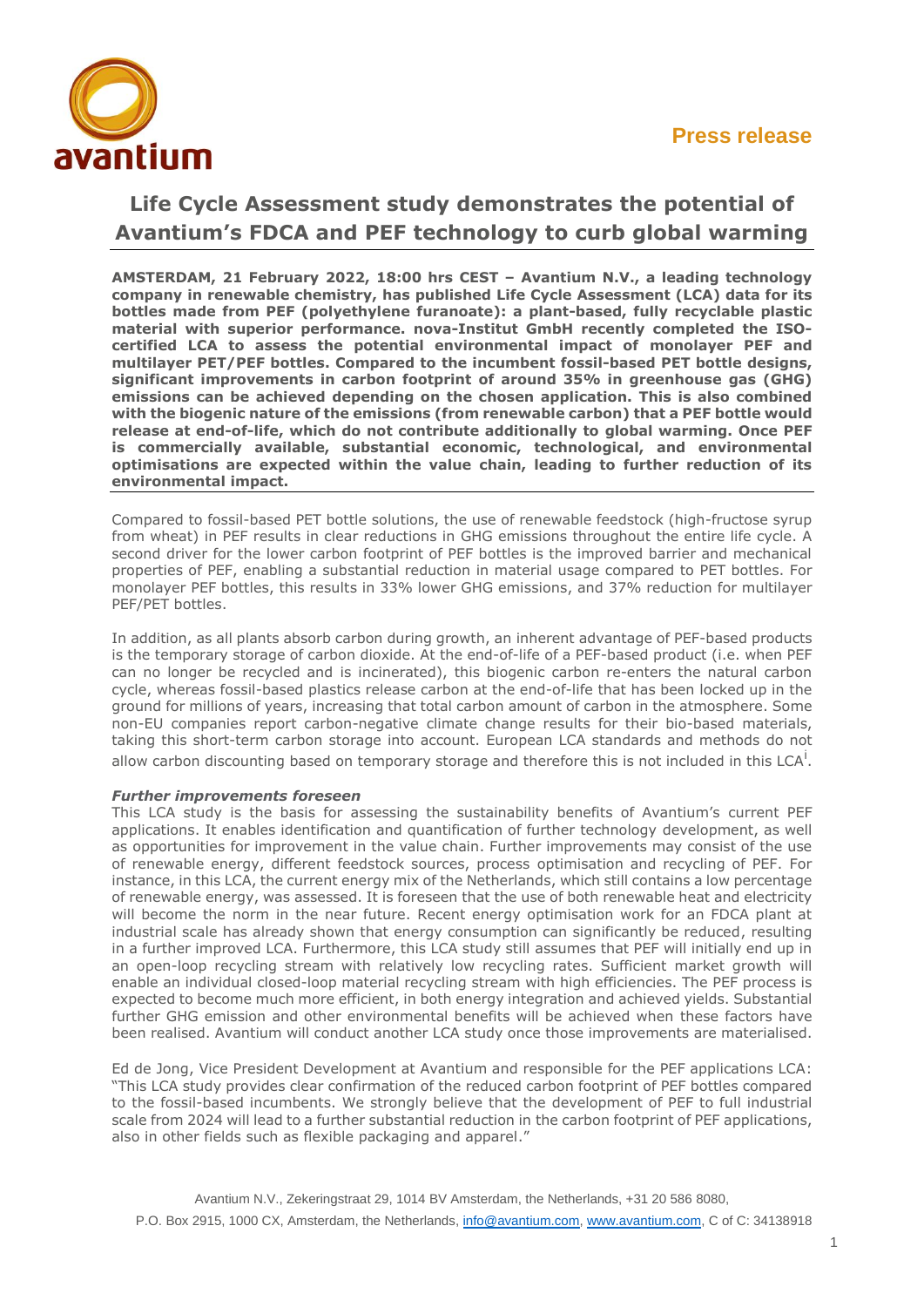

### *ISO certification*

Avantium partnered with nova-Institut GmbH under the framework of the PEFerence project<sup>ii</sup> to perform this full cradle-to-grave LCA study for PEF bottles. The entire life cycle of PEF-based bottles is assessed, from the extraction or cultivation of raw materials through production, use, and disposal of the product. All relevant environmental aspects of FDCA and PEF production are analysed. PET bottles were modelled using Ecoinvent data for bottle grade PET production available from most recent Eco-profiles of the European plastics industry. The LCA is performed according to the ISO 14040/44 standard methodology and is based on the engineering data for the first commercialisation phase of Avantium's technology to produce PEF. A critical peer review of the study, by experts on LCA methodology and incumbent technologies, was conducted in order to verify whether the LCA met the requirements for methodology, data, interpretation, and reporting.

A summary of the LCA is available on the Avantium website:<https://www.avantium.com/lca/>

### **About Avantium**

Avantium is a leading technology development company and a forerunner in renewable chemistry. Avantium develops novel technologies based on renewable carbon sources as an alternative to fossilbased chemicals and plastics. The company currently has three technologies at pilot and demonstration phases. The most advanced technology is the YXY® plant-to-plastics–technology that catalytically converts plant-based sugars into a wide range of chemicals and plastics, such as PEF (polyethylene furanoate). Avantium has successfully demonstrated the YXY® Technology at its pilot plant in Geleen, the Netherlands, and will start construction of the world's first commercial plant for large-scale production of PEF in 2022. The second technology is Ray Technology™ and catalytically converts industrial sugars to plant-based MEG (mono-ethylene glycol): plantMEG™. Avantium is scaling up its Ray Technology™ and the demonstration plant in Delfzijl, the Netherlands opened in November 2019. The third technology is called the Dawn Technology™ that converts non-food biomass into industrial sugars and lignin in order to transition the chemicals and materials industries to non-fossil resources. In 2018, Avantium opened the Dawn Technology™ pilot biorefinery in Delfzijl, the Netherlands. Next to developing and commercialising renewable chemistry technologies, the company also provides advanced catalysis R&D services and systems to customers in the refinery and chemical industries. Avantium works in partnership with like-minded companies around the globe to create revolutionary renewable chemistry solutions from invention to commercial scale.

Avantium's shares are listed on Euronext Amsterdam and Euronext Brussels (symbol: AVTX). Avantium is included in the Euronext Amsterdam SmallCap Index (AScX). Its offices and headquarters are in Amsterdam, the Netherlands.

### **Forward-looking information / disclaimer**

This press release may include forward-looking statements. Other than reported financial results and historical information, all statements included in this press release, including, without limitation, those regarding our financial position, business strategy and management plans and objectives for future operations, are forward-looking statements. These forward-looking statements are based on our current expectations and projections about future events and are subject to risks and uncertainties that could cause actual results to differ materially from those expressed in the forwardlooking statements. Many of these risks and uncertainties relate to factors that are beyond Avantium's ability to control or estimate precisely, such as future market conditions, the behavior of other market participants and the actions of governmental regulators. Readers are cautioned not to place undue reliance on these forward-looking statements, which speak only as of the date of this press release and are subject to change without notice. Other than as required by applicable law or the applicable rules of any exchange on which our securities may be traded, we have no intention or obligation to update forward-looking statements.

#### **For more information:**

Caroline van Reedt Dortland, Director Communications, Avantium